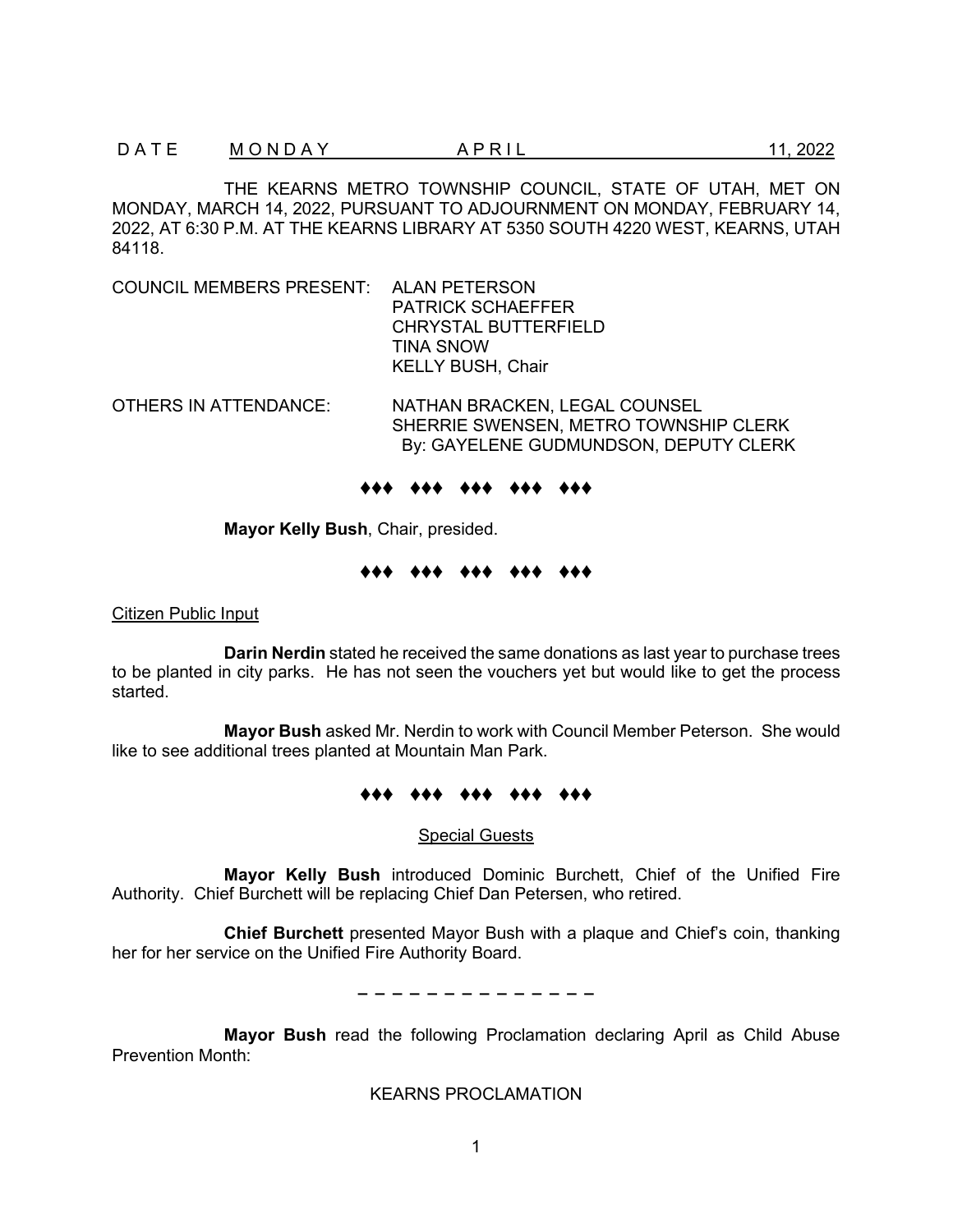WHEREAS, the children of Kearns are the future of our state's success and investing in their general welfare, safety and livelihood are of utmost priority; and

WHEREAS, all children deserve to grow up in a safe and nurturing environment to assure they reach their full potential as they grow and develop; and

WHEREAS, the protection of children and strengthening of families is of concern and responsibility of all Kearns citizens because the wellness of children affects our lives now and will continue to affect us in the future; and

WHEREAS, child abuse is a serious problem with 135 confirmed child victims in the city of Kearns last fiscal year with each of those cases impacting an entire family and affecting the community as a whole; and

WHEREAS, child abuse respects no racial, religious, socio-economic or geographic boundaries, and

WHEREAS, all citizens of Kearns need to become more aware of child abuse and its prevention within their respective communities and actively encourage and support parents to raise their children in a safe and nurturing environment, and

WHEREAS, preventing child abuse requires each member of the community to be attentive to the problems of families around them and commit to do everything they can to help.

NOW, THEREFORE, the Mayor and City Council of Kearns on behalf of the 36,723 citizens, proclaim April 2022 as

# CHILD ABUSE PREVENTION MONTH

and we call upon all our citizens to renew their commitment to be educated on the impact of child abuse and join in working for its prevention within our communities.

ADOPTED on this the  $11<sup>th</sup>$  day of April, 2022, in Kearns Utah

By: <u>/s/ KELLY BUSH</u>

Mayor

**Mayor Bush** thanked everyone who helped put up the pinwheels.

# ♦♦♦ ♦♦♦ ♦♦♦ ♦♦♦ ♦♦♦

# Order of Business

Legal Updates/Information

*Google Fiber and Kearns Metro License Agreement*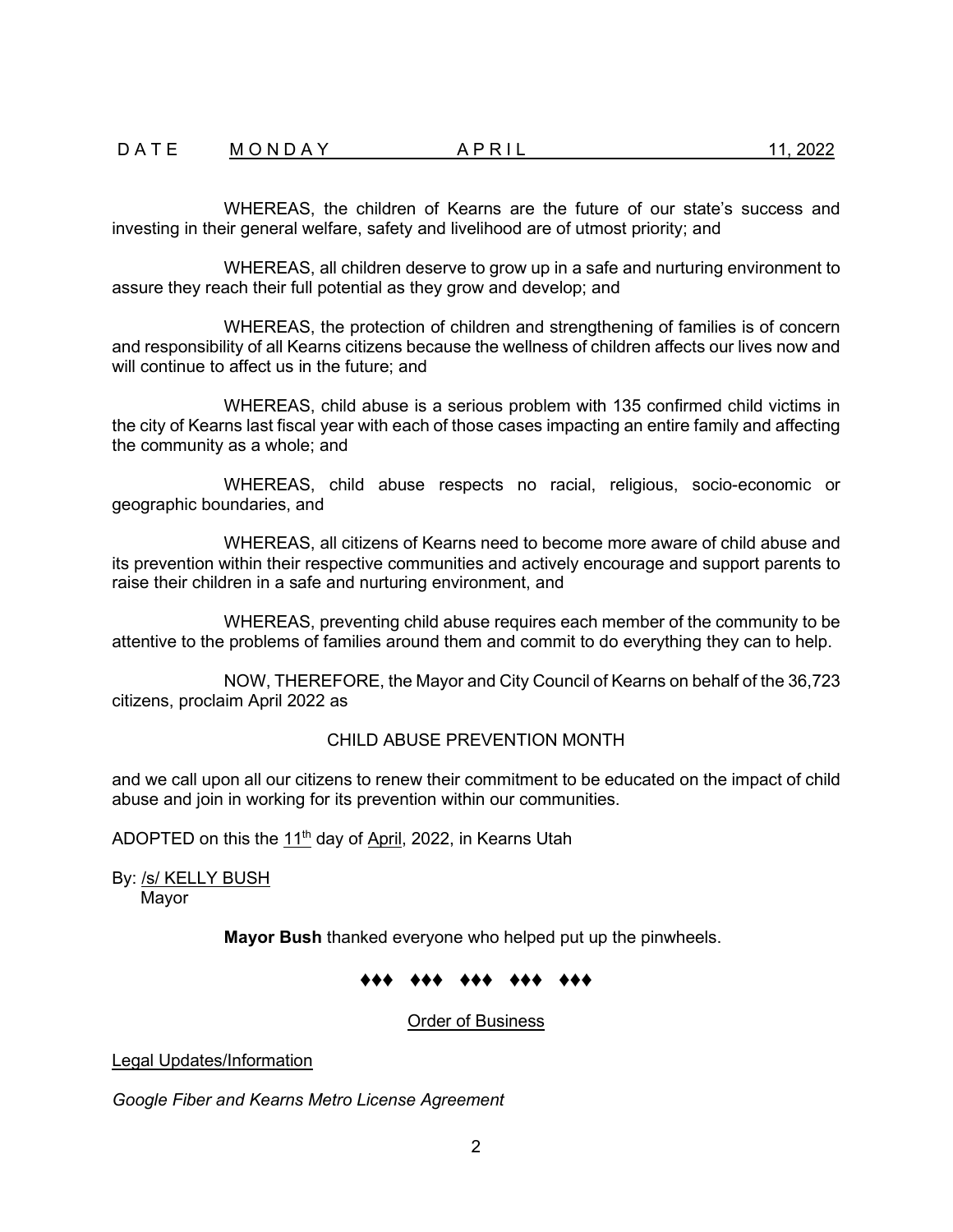**Nathan Bracken**, Legal Counsel, Kearns Metro Township, stated he has been working with Google Fiber to put together a license agreement to operate facilities within Kearns Metro Township. The agreement before the Council tonight is very similar to other license agreements already executed with other Municipal Service District (MSD) entities.

Council Member Butterfield, seconded by Council Member Schaeffer moved to approve the non-exclusive license agreement with Google Fiber. The motion passed unanimously.

[Later in meeting]

**Mr. Bracken** stated Google Fiber asked if the Council would like to do any kind of a press release notifying the community that Google Fiber is coming.

**Mayor Bush** stated yes, that would be wonderful.

− − − − − − − − − − − − − −

*Pacificorp Franchise Agreement – Dominion Energy*

**Nathan Bracken**, Legal Counsel, Kearns Metro Township, stated this agreement is with Dominion Energy instead of Pacificorp as indicated on the agenda. He has been working on franchise agreements but needed to know if the Council wanted to charge a fee for using the public right of way to conduct businesses, if so, does the Council want to spell that amount out in each agreement or can the agreement just use general language, which indicates the company agrees to pay applicable fees if imposed. He would recommend the Council just impose a fee as needed. These agreements can last 20 to 30 years. This way the Council could adopt an ordinance if it decides to impose a fee.

Council Members indicated it preferred imposing a fee needed.

**Mr. Bracken** stated he would bring an agreement back for Council approval.

# ♦♦♦ ♦♦♦ ♦♦♦ ♦♦♦ ♦♦♦

Stakeholder Updates/Information

*Unified Fire Authority (UFA)*

**Assistant Chief Riley Pilgrim**, Unified Fire Authority, updated the Council on the following:

- 25 people are attending recruitment camp now and will start work in May
- Magna station had some geological challenges so extra work needed to be done on that station. Construction on the Midvale station and stations in Eagle Mountain are proceeding
- Wildland season is coming up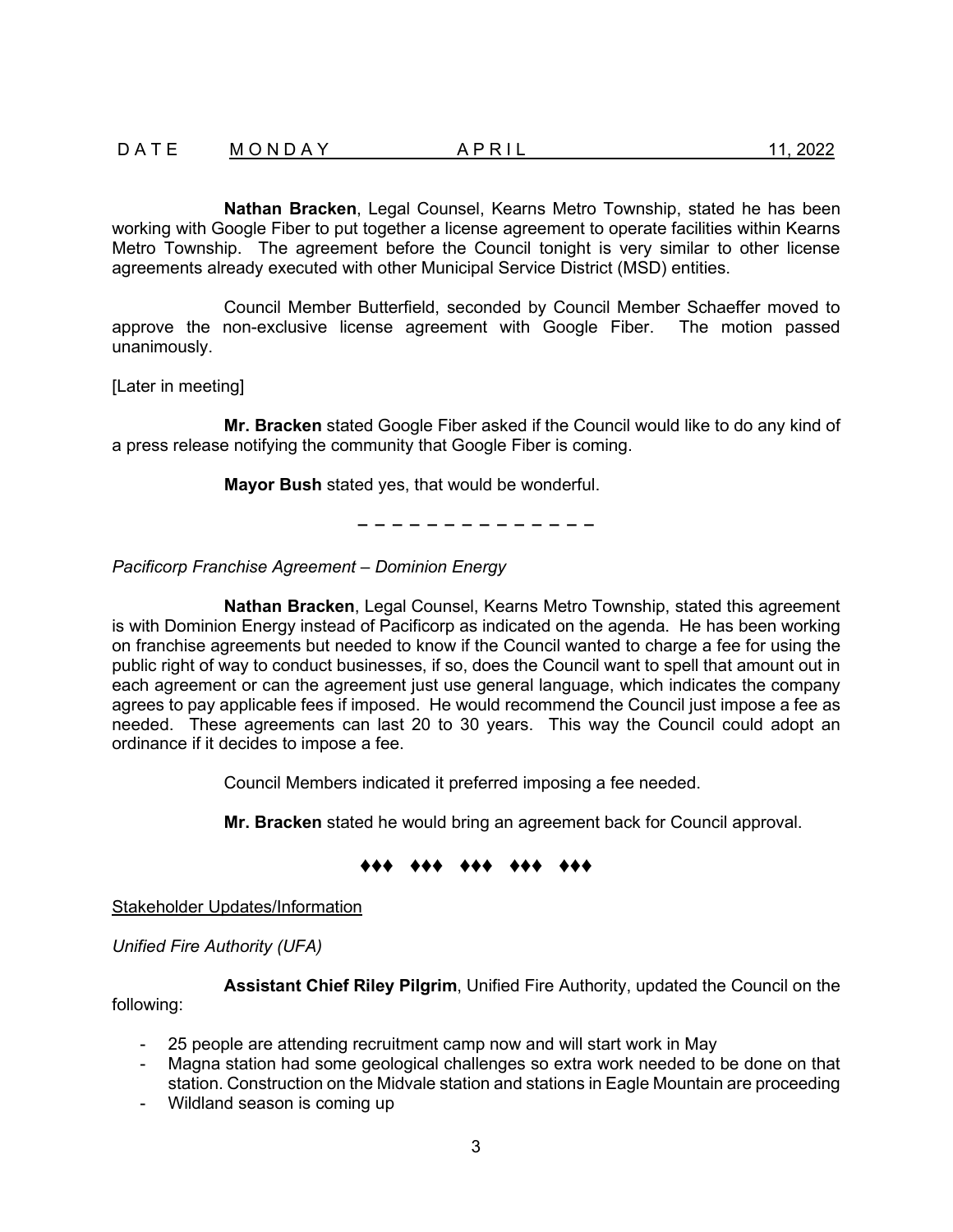# D A T E M O N D A Y A P R I L 41, 2022

- Fireworks discussion is going on, information will be forthcoming
- Budget will be presented to the UFA Board soon
- Communities might have the opportunity to name new fire stations

− − − − − − − − − − − − − −

*Unified Police Department (UPD)*

**Chief Levi Hughes**, Unified Police Department, updated the Council on the following:

- Presented maps showing the locations and types of calls
- Presented the patrol activity report, which showed the number of calls is dropping from previous years in several areas
- Citations are up
- UPD is struggling in getting new recruits
- Currently there are two SORs at Kearns High School, which are needed. However, Granite School District only pays for one officer, he is trying to get them to pay for both.
- Shifts have rotated
- Preparing budget for the next year
- Several officers from Kearns will be receive awards during the upcoming award ceremony

− − − − − − − − − − − − − −

*Wasatch Front Waste and Recycling District (WFWRD)*

**Pam Roberts**, Executive Director, Wasatch Front Waste and Recycling District, updated the Council on the following:

- Salt Lake County Council approved Wasatch Front Waste and Recycling District as a local district
- SCRP program is scheduling for the Kearns area, which will happen May 17 through June 7, 2022
- Chuck Orencole has won the 2022 Public Sector Driver of the year for the second year in a row.

− − − − − − − − − − − − − −

*Kearns Water Improvement District*

**Greg Anderson**, Kearns Water Improvement District, updated the Council on the following:

- Water level is at 76 percent of normal. Jordan Water Conservancy District is anticipating a level one drought declaration within its service area.
- Working with federal legislation to get federal grants to replace older water lines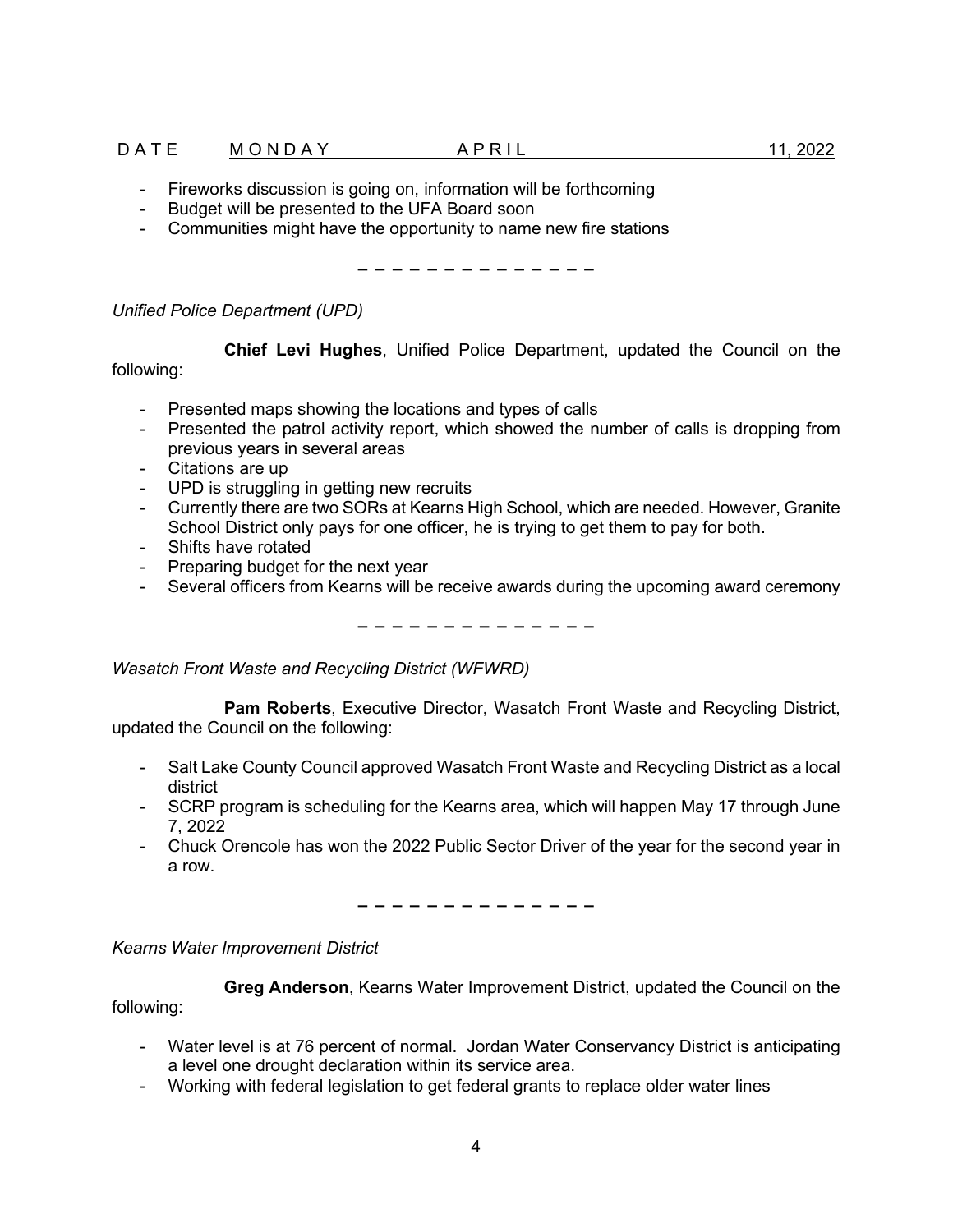# D A T E M O N D A Y A P RIL 2022

*Kearns Community Council* 

**Roger Snow**, Kearns Community Council, updated the Council on the following:

- Easter Egg Hunt will be held Saturday, April 15, 2022
- Armed Forces Day flags will go up in May
- Presented the calendar for 2022, which included the name and addresses of all community council members

− − − − − − − − − − − − − −

− − − − − − − − − − − − − −

# *Evidence to Success*

**Mayor Bush** stated that Josh Nielsen, Evidence to Success, was not able to attend the meeting tonight, but did ask her to announce that the Evidence to Success Youth Council just won Best of State for a Public Youth Organization. On Wednesday, April 13, 2022, at 4:00 PM, an activity will be held to honor them.

# ♦♦♦ ♦♦♦ ♦♦♦ ♦♦♦ ♦♦♦

Other Business

*Approval of Minutes*

Council Member Snow, seconded by Council Member Schaeffer, moved to approve the minutes of the Kearns Metro Township Council meeting held on March 14, 2022. The motion passed unanimously.

− − − − − − − − − − − − − −

*Future Agenda Items*

**Council Member Schaeffer** stated he would like the Council to sponsor a music festival to showcase musicians from Kearns. The activity will be held at the Kearns Library. All that would be needed is a couple of pieces of plywood for the drums. No stage will not be needed. Roger Snow, Kearns Community Council, will help get the needed speakers. He will work with the Kearns Library to make sure everything is taken care of.

**Roger Snow** stated the community council has tons of speakers, so that would not be a problem.

− − − − − − − − − − − − − −

*Closed Session*